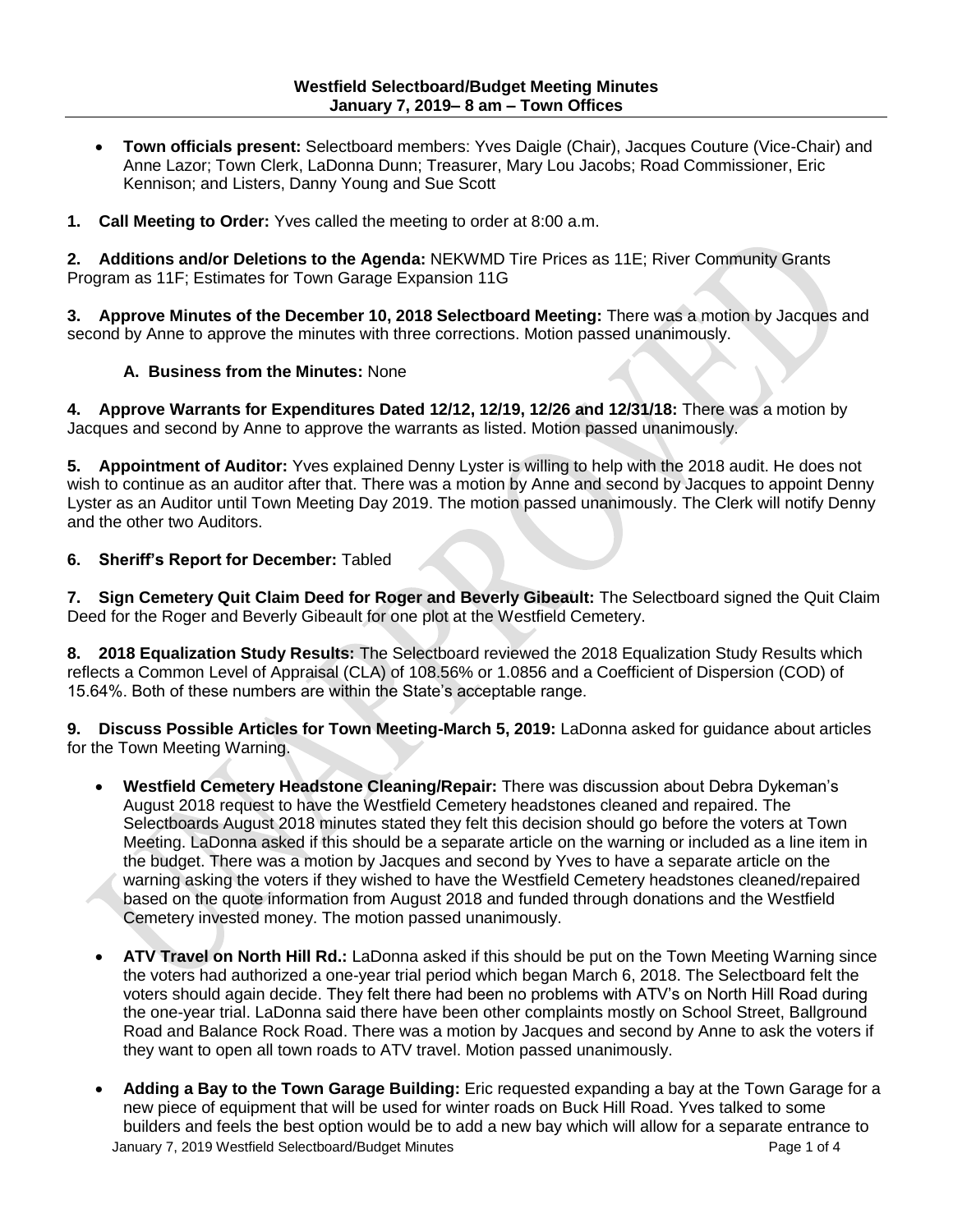the Town Garage for the road workers. If the expansion of the garage is approved by the voters, Yves would like to take over the bay next to the Recycling Center as recycling continues to grow and already overflows into that area each week. There was discussion about including this in the budget as a line item under Town Garage Capital Improvements or to have a separate article on the Warning and then adjust the budget numbers if the voters authorize the expense. There was a motion by Anne and second by Jacques to have a separate article on the Town Meeting Warning asking voters if they authorize an additional bay to be added to the Town Garage and if they wish it funded by taxes or a loan to be paid back at a later date. Motion passed unanimously. Estimates from two contractors for the construction were opened under Article 11G below.

**10. Draft 2019 General Government & Highway Budgets:** The Selectboard, Treasurer and Town Clerk reviewed and revised a preliminary draft budget. Mary Lou had some calculations to complete before finalizing the budget for the Selectboards next meeting on Tuesday, January 22nd at 8 a.m.

## **Budget discussions included:**

- A three percent (3%) cost of living adjustment (COLA) was built into the budget for all town workers.
- When drafting the 2020 budget consider increasing the grader reserve to \$50-\$75/hr. from the current \$25/hr.
- Eric proposed instead of the town budgeting for plow blades and paying for sander repairs/replacement, he'd like the town to pay Kennison & Son's \$10/hr. for sander usage and \$5/hr. for plow/wings. He suggested adding this to the budgeted amount for hired equipment and eliminating a budgeted amount for Equipment Repairs and Maintenance. The Selectboard did not take action on this item.
- Consider budgeting \$30,000 for Balance Rock Road but use the money towards the bay expansion at the Town Garage this year. The balance of the money needed could come from the Good Neighbor Fund investment or a bank loan.
- Make sure to budget income/expenses for Better Roads Grant 2019-Buck Hill Rd./Taft Brook (\$16,000/income and \$20,000/expense) and NVDA Muni-Grant 2019-North Hill/Reservoir Rd. (\$5080/income and \$\$6350/expense) These grants aren't awarded until after the budget is presented at Town Meeting but need to be budgeted for in anticipation of being awarded the grant. Eric said the work would be completed in 2019.
- The Listers presented two budgets. One for the upcoming reappraisal which will begin this year. The expense for NEMRC begins in July 2019 with monthly payments of \$3750 for 12 months. Expenses for the reappraisal will be taken from the money received yearly from the state. The Selectboard has been investing this money in CD's each year so theoretically no money will need to be raised from taxes for the town-wide reappraisal mandated by the state in 2017. The Listers asked for an additional \$1500 for a tablet to be used in the field when they are making site visits for appraisals. They asked that \$10,000 be budgeted for Listers payroll for 2019 in anticipation of extra record preparation required to get ready for the reappraisal. Danny Young said as part of the reappraisal contract NEMRC will support the grievances and run the hearings which will take place in 2020.
- While discussing the upcoming Zoning Bylaw update anticipated expenses, the Selectboard voted to increase the fee for the Zoning Permit. There was a motion by Anne and second by Jacques to increase the Zoning Permit fee to \$50 (currently \$47). The motion passed unanimously. The cost breakdown is: \$10 payable to Clerks Office-Recording Fees; \$40 payable to the Zoning Administrator.
- The Northeast Kingdom Waste Management District will begin charging a per capital assessment for members beginning in 2019 (due date October 1, 2019). This was budgeted as a line item under Recycling Member Fee.
- The Town Office needs a new roof. There is also a problem with the venting of the heater which is causing black marking on the siding of the building. A standing seam roof was being considered but after much discussion it was decided the best way to proceed is with a new shingle roof and a chimney to help the heater venting issue. This is factored into the budget under Town Office-Capital Improvement \$11,500. An estimate was reviewed from Bathalon Custom Homes, LLC in the amount of \$8,200 for new shingle installation (20-25 year material) including removal and disposal of old shingles.